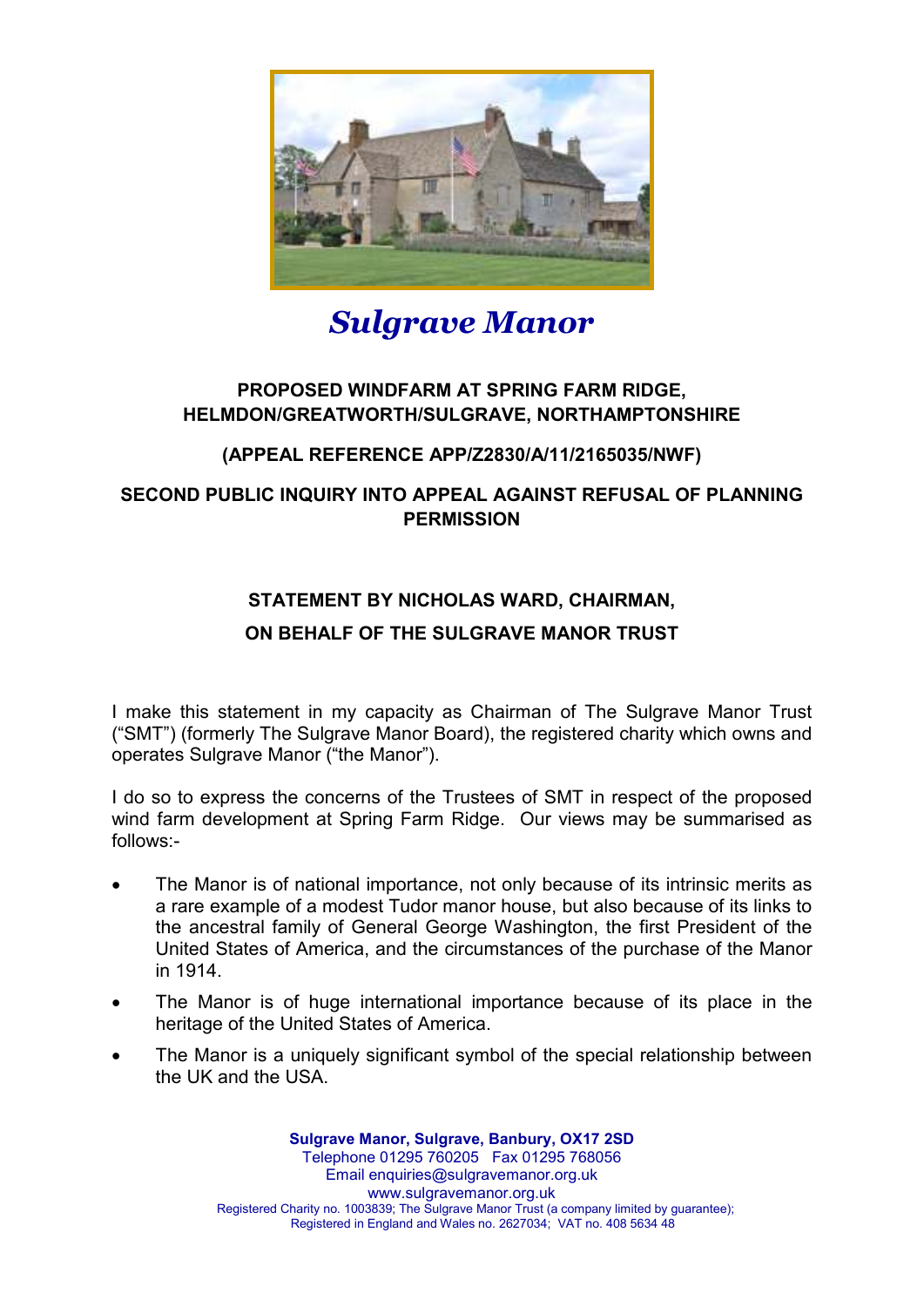- After years of decline, a new management team has been appointed and a new strategy adopted which it is hoped will put the finances and operations of the Manor onto a sound basis, which will be sustainable in the long term.
- For visitors, especially American visitors, the Manor represents an opportunity to experience the intimate qualities of the ancestral building, the village and the surrounding English landscape just as they were a hundred years ago. The presence of turbines within the hitherto unspoilt landscape, dominating the village and seen from the Manor house and garden, would greatly diminish this experience.
- Any consequential decline, however small, in the number of visitors or the amount of donations would undermine the new strategy and threaten the viability of the Manor for future generations.
- The Broadview proposal will have a very serious adverse effect on the setting of the Manor and the views from it and will therefore seriously damage our prospects of raising the money we need for our new strategy.
- The Manor is so important that no risks whatsoever should be taken which may result in damage to it, and the Broadview proposal should therefore be refused.

#### **SULGRAVE MANOR**

The Manor is a Grade 1 Listed Building in Sulgrave surrounded by a Registered Park and Garden.

The original core of the Manor was constructed in 1539-60 and it is a rare example of a small Tudor manor house. Compared to other surviving Tudor houses, open to the public, it is quite unusual in its modesty, which makes it particularly special.

The Manor has varied in size over the years and the building that currently exists comprises the original Tudor hall and a wing constructed in the following century, with a further extension built in the 1920s.

The 16<sup>th</sup> century rooms, the Great Hall, the Bedchamber, Inner Chamber and Porch Room are all fine examples of the period with a greater air of authenticity than many on public show as they are free from modern accretions, having been open to the public since 1921. The North Wing, built in the late 1680s, contains the Oak Parlour, the Kitchen – believed to be one of the best preserved in the country - and two bedrooms, all furnished in the style of the mid-18<sup>th</sup> century.

Immediately outside there is a Brew House adapted now to house an exhibition and space for school work but which retains many of its original features. In the late 1990s there was a development to the west of the Manor, in what is now known as the Courtyard, to increase the facilities available to support the work we do at the Manor, including a new Courtyard Hall, a Buttery, an entrance lobby and shop and office accommodation.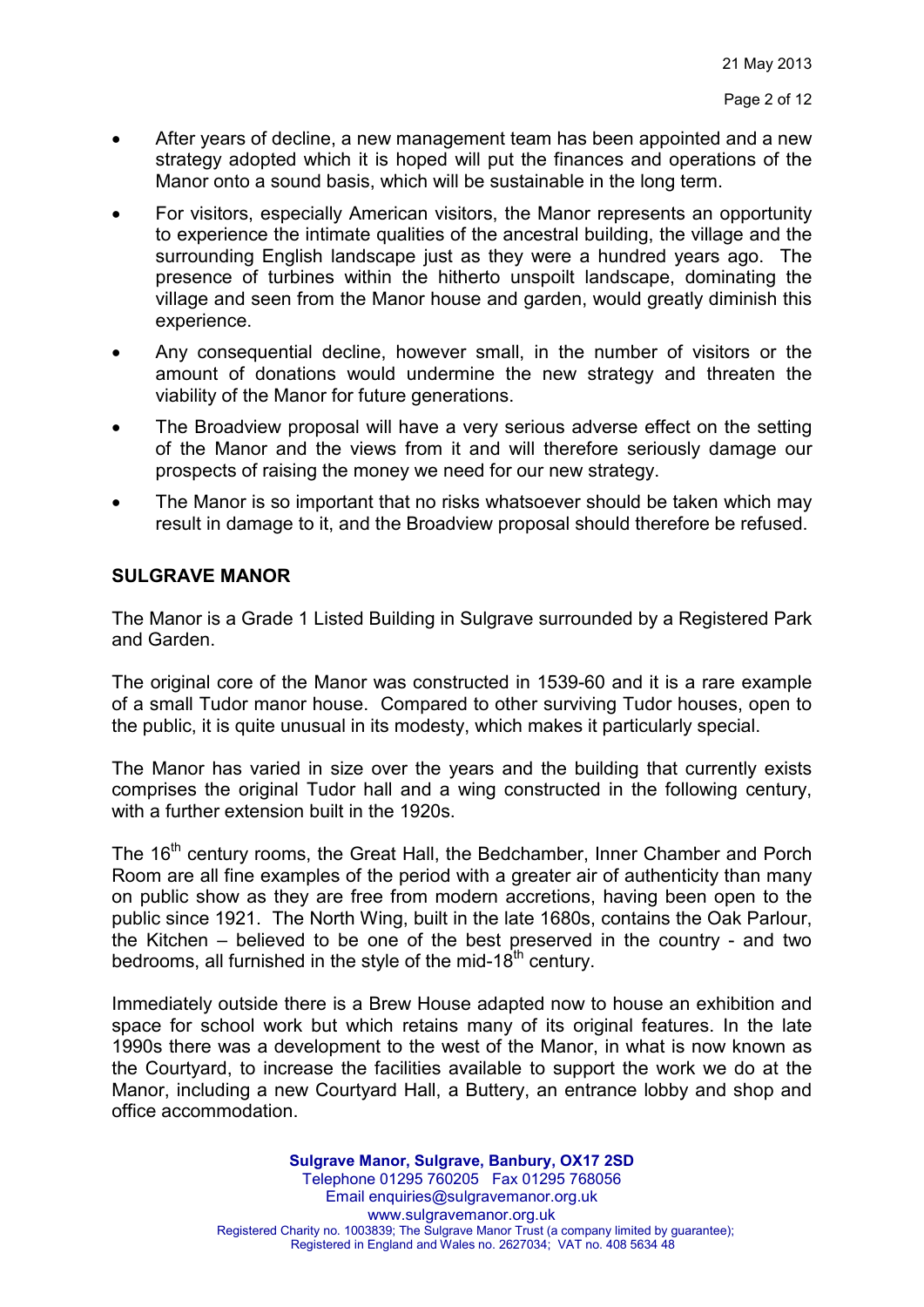Page 3 of 12

Externally, the gardens and orchard are laid out in accordance with a design by Sir Reginald Blomfield in the 1920s and are a rare surviving instance of a small-scale Blomfield garden. According to H. Clifford-Smith, in his authoritative study of "Sulgrave and the Washingtons" Sir Reginald *was "a recognised authority on the planning of the English formal garden and gradually a rose garden, herb and flower borders, a grass terrace, lawn and bowling green, an orchard and thick hedges of close clipped yew came into being – the right and proper setting for a Tudor dwelling"*. The main part of the garden is to the south-east of the Manor, between the Manor and the proposed wind farm development.

In addition to the core house and garden, SMT owns three Grade II listed houses, a farm yard and a total of 40 acres of land at the northern end of Sulgrave.

The Manor is an accredited museum which has proudly displayed the Enjoy England Visitor Quality Assurance badge for over five years and has in the last four years received a total of five county and three East Midland regional awards by Renaissance Heritage.

Each year we have something of the order of 20,000 visitors. Of these, approximately half are schoolchildren who come to us to learn about the history of Tudor Britain and to experience at first-hand the excitement of learning about daily life then while wearing Tudor clothing. We are planning to increase our capacity to handle our schools visitors, which is a good indicator of the success of our educational programmes.

Many of our visitors come from the United States and we also have visitors from a number of other countries. Not only do these overseas visitors pay good money to us, they also contribute substantially to the rural economy in the immediate area about us. In its own way, the Manor makes an important positive contribution to the UK balance of payments through the donations it receives and the money spent locally by our overseas visitors. The local hotels, inns, B&Bs and the village shop draw much business from the additional UK visitors bought to the area by the weddings and other celebrations held at the Manor.

#### **THE AMERICAN CONNECTION**

In addition to its intrinsic merit as a rare example of a modest Tudor manor house, the Manor is most noted for its links to the ancestral family of General George Washington, the first President of the United States of America.

It is important that the Inquiry should be aware of the significance to Americans of George Washington. He is by far the most loved and respected American there has ever been. The capital city of the United States is named after him, as is one of the States. George Washington has more schools, universities/colleges, streets, avenues, squares, entire neighbourhoods, bridges, parks, forests, forts, ports, villages, towns, cities, counties, a state and mountains named after him than any other American. His own former home, Mount Vernon in Virginia, is the most visited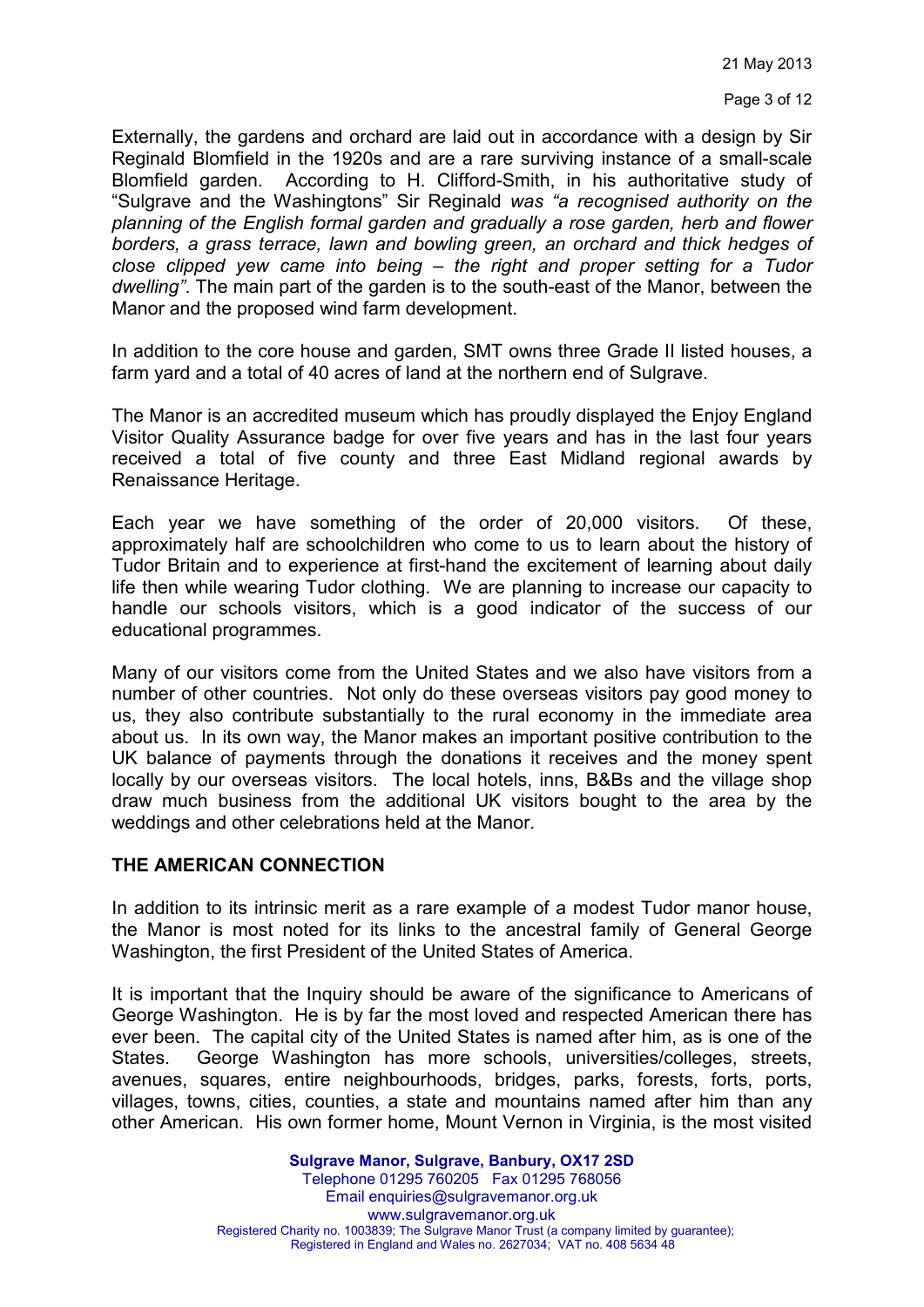heritage site in the US. He is the most iconic and recognised figure in the psyche of Americans and national surveys consistently show him the most highly thought of and admired American.

It is also important that the Inquiry should understand the importance of the Manor in the history of the Washington family. The original Manor House was built by Lawrence Washington, the great-great-great-great-great grandfather of President George Washington, in 1539-40 and was occupied by Lawrence and the next three generations of Washingtons right up to when it was sold in the 1650s. This was the decade in which George Washington's great grandfather, Colonel John Washington, moved to America. Sulgrave Manor and the political events of the second half of the sixteenth century and the first half of the seventeenth century played a hugely important part in influencing those generations of the family who lived their lives in America. There is no other property in the United Kingdom that has anything like this importance in the heritage of George Washington.

This importance was highlighted in 1914 when the Manor was acquired as part of the celebrations of the centenary of the 1814 Treaty of Ghent, the last peace treaty between the United States of America and the United Kingdom. We have never fought each other since.

The purchase and restoration of the Manor was funded by public subscription in the USA and the UK, including donations from the King and the Prince of Wales. The official opening was in June 1921, when the Manor was dedicated by the Marquess of Cambridge, the King's brother-in-law, as a "centre from which sentiments of friendship and goodwill between the British and American peoples will forever radiate." Next year, in 2014, we celebrate the centenary of the purchase of the Manor and the bicentenary of the Treaty of Ghent.

We emphasise our links to the United States. We celebrate a number of American festivals, including George Washington's birthday (the Sunday nearest to 22 February), Independence Day (4 July) and Thanksgiving (the last Thursday in November). Weather permitting, we fly the flags of the United States of America and the United Kingdom outside the Manor throughout the year. We organise a number of events which focus on specific aspects of Anglo-American relations. The Cultural Attaché at the US Embassy in London is one of our Honorary Advisors.

Amongst the many famous visitors to the Manor there have been two former Presidents of the United States of America, Taft and Hoover. We will be endeavouring to attract further illustrious visitors to the Manor in future years, including especially in 2014 at the time of our joint centenary/bi-centenary celebrations.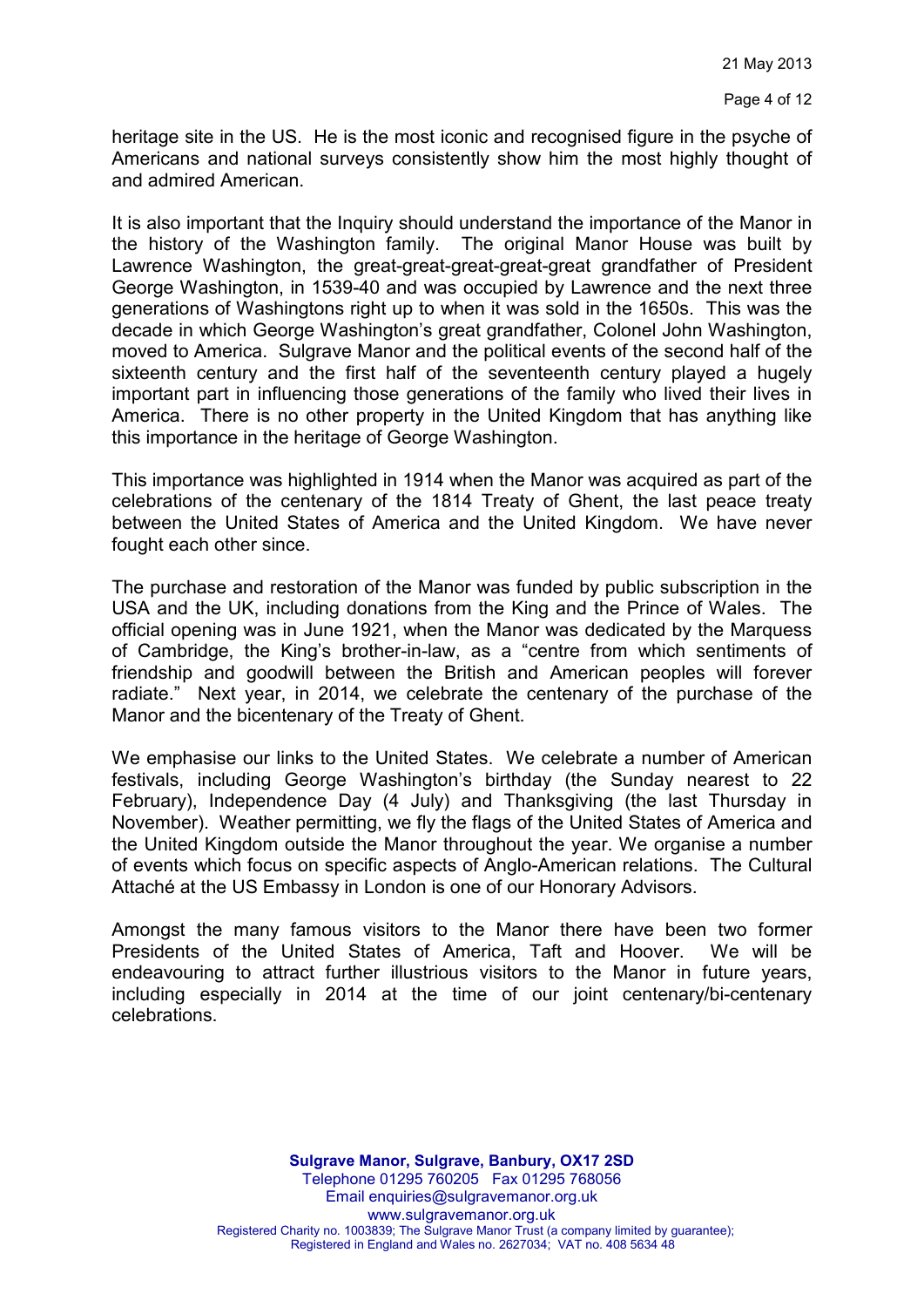#### **REPORT AND ACCOUNTS OF SMT FOR 2012**

The Report and Accounts of SMT for the year to 31 December 2012 are attached.

The Accounts show that, although there have been some improvements in 2012, the SMT's finances are still in a very weak position. The following highlights should be noted:-

- The overall result for the year was a surplus of £23,708 compared to a deficit in 2011 of £141,316. This is the first time that the Trust has made a surplus since the late 1990s. This surplus arose from a combination of an increase in donations and from a reduction in net operating losses.
- The donations received in 2012 are included in Note 2 on page 15 of the Report and Accounts, but may be summarised as follows:-

|                                   | 2012    | 2011   |
|-----------------------------------|---------|--------|
| National Society of the Colonial  |         |        |
| Dames of America ("NSCDA")        | 18,184  | 18,594 |
| Friends of Sulgrave Manor ("FSM") | 80,349  | 54,963 |
| UK donors                         | 90,075  | 34,306 |
| Loan forgiven                     | 13,500  |        |
|                                   | 202,108 | .863   |

- The substantial increase in donations from UK donors and from FSM, and the loan-forgiveness, are all due to a one-off emergency appeal largely funded by present and former Trustees in order to persuade me to take over the chairmanship of SMT. It is unlikely that this level of donations from these sources can be sustained on a recurring basis.
- If one excludes the donations, it will be seen that the Charity is continuing to operate at a substantial net operating loss before donations, £179k in 2012 compared to £249k in 2011. Although there has been an improvement in 2012, net operating losses at this level are not sustainable and we have had to take a number of measures to try to reduce our losses. Manpower levels have been reduced significantly and we have also had to reduce our opening hours for 2013.
- Although we have taken steps which will reduce the net operating deficit before donation income, the Trustees are of the view that it will be difficult, if not impossible, to eliminate such operating deficit entirely We think that we need to plan that we may have a continuing regular deficit of about £100,000 per annum.
- The fact that we have made a surplus after donation income is highly welcome and very encouraging, but it must be clearly understood that this does not mean that the problems of the Manor have been resolved forever; it is merely a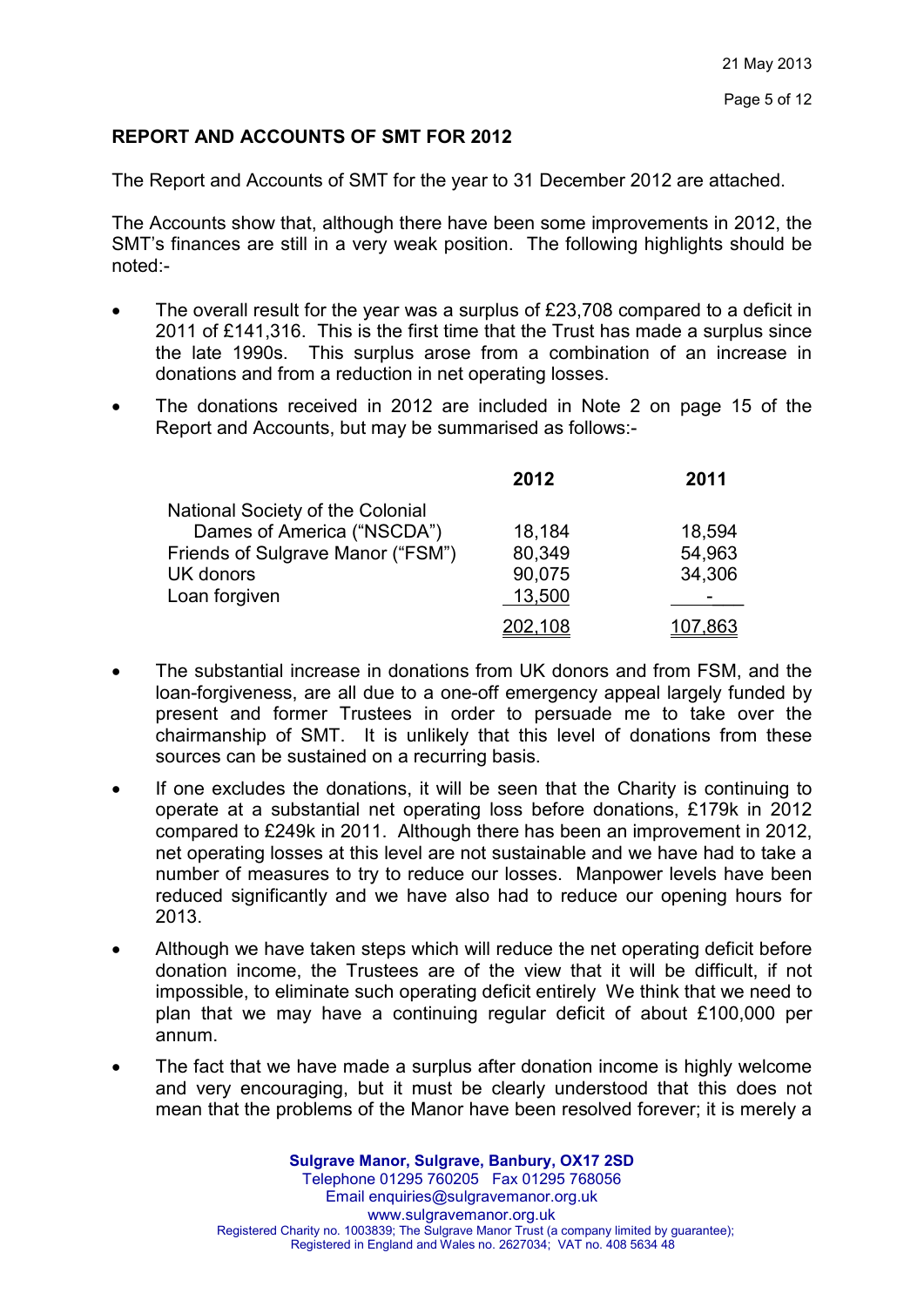small step along a long road which we hope will lead to financial stability but which is not certain of success.

• In the Balance Sheet, it will be noted that SMT had net current liabilities of £36,146 at 31 December 2012. Although lower than the figure at the end of the previous year (£53,909), this is still a deficit. The Trust has to monitor its cash forecasts on a weekly and monthly basis and this is indicative of the tightness of the existing resources of the Trust, even after the generosity shown by those who have made donations in 2012.

#### **BACKLOG MAINTENANCE**

In June 2012, the Trustees engaged a firm of architects to help develop a new strategic plan for the Trust's properties.

As a starting point for their work, the architects carried out thorough surveys of the Manor itself and all its ancillary buildings and listed all the works required to bring them into a state which is appropriate for their future use. These surveys show the appalling condition of the Trust's properties following years of cash shortages which had made it impossible for previous Boards of Trustees to tackle the many important issues which need addressing urgently.

The work identified by the architects has been costed by a firm of chartered quantity surveyors at £1.7 million. This figure is indicative of the scale of the backlog maintenance task facing the Trustees.

#### **OPERATING IMPROVEMENT WORKS**

As part of their work, the architects have also considered the various options open to the Trustees to make much-needed operating improvements on the site.

The works identified in these discussions, together with the repairs and improvements identified in the surveys referred to above, have been taken into account in the Pre-Application Enquiry which was submitted to SNC on 6 March and which is currently the subject of discussions with SNC, English Heritage, the Parish Council, our neighbours in Sulgrave and other stakeholders.

Once this consultation exercise has been completed, the Trustees will review what they have learnt from the process and then decide, in conjunction with their advisers, what to include in a formal planning application to the Council.

#### **FUNDRAISING TARGET AND CENTENARY APPEAL**

The Trust is very short of funds for its day-to-day operations and it certainly does not have the money to pay for the various works costing a total of £1.7 million identified in the General Condition and Building Surveys conducted by our architects. We also need further additional funds to cover the other initiatives described in the Pre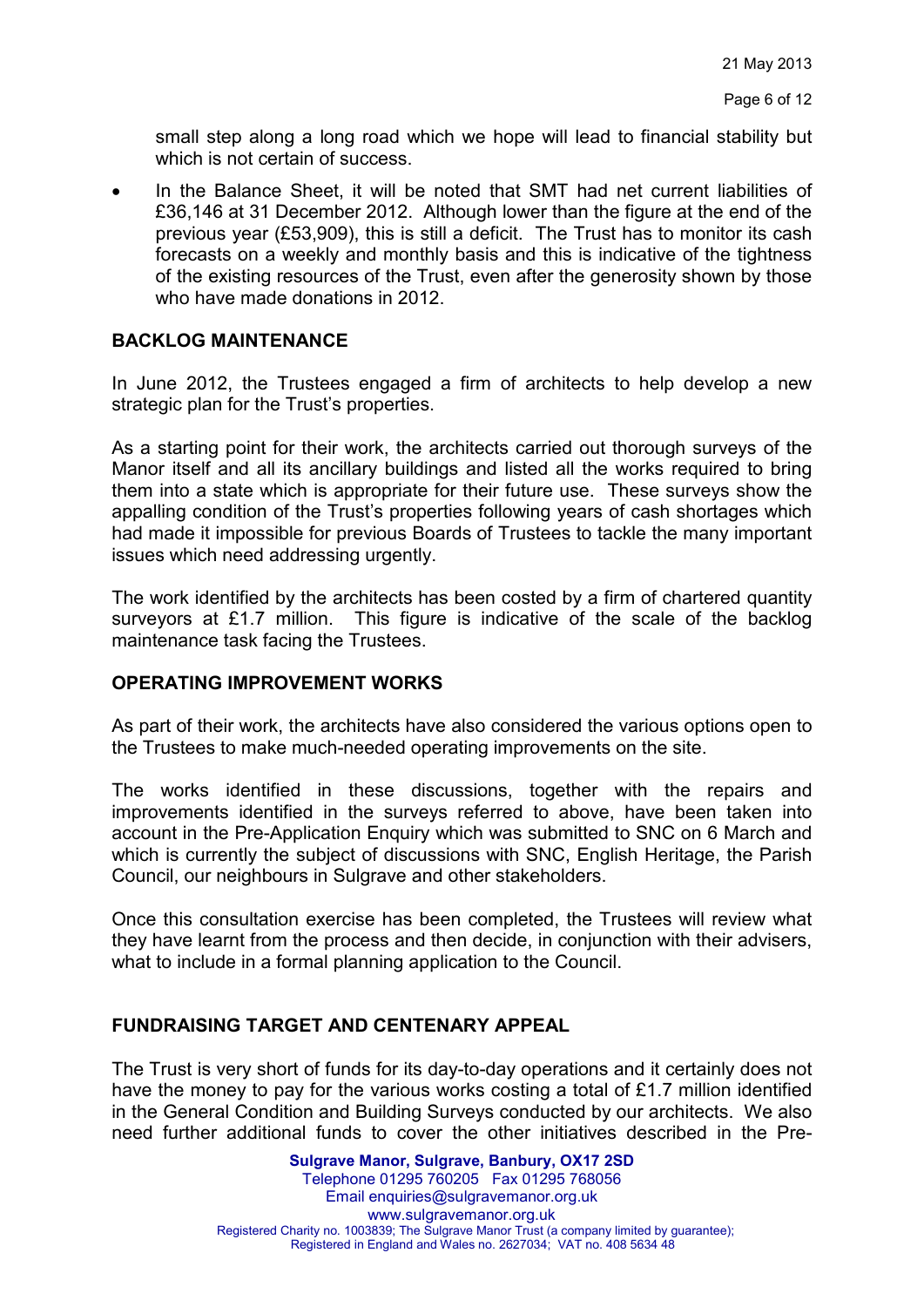Application enquiry and to provide working capital and to set up an Endowment Fund. The strategy we are following is described in the Chairman's Statement in the attached Annual Report and Accounts for 2012.

2014 marks the centenary of the purchase of the Manor by public subscription and the bi-centenary of the Treaty of Ghent. The Trustees have decided to launch a Centenary Appeal later this year and are in the process of recruiting members for our proposed International Centenary Appeal Board.

Having reviewed the requirements in detail, the Trustees have concluded that we need to raise at least £3 million (\$5 million) and that will be the target for the proposed Centenary Appeal.

Although our intention is to try to arrange matters so that any net operating deficit is covered by endowment income, we will still need to generate annual donation income for enhancement projects and to carry out any works that may be required from time to time. The creation of the proposed Endowment Fund will not eliminate the need for annual donations but merely reduce our dependence upon annual donations to cover operating losses.

#### **THE IMPORTANCE OF US DONORS**

It is the view of the Trustees that the money needed to put SMT onto an even keel is far more likely to come from American donors, including Americans who live in the UK, than it is to come from British donors. It is a fact of life that there are many historic buildings in the UK but, for Americans, Sulgrave Manor is the only UK building which has such a close and recent association with the family of George Washington.

Because the Manor is so important in the background of the Washington family and because George Washington is so important to Americans, it is the intention of the Trustees that the Centenary Appeal, which we will launch later this year, should be directed largely at potential American donors. Running such a campaign will take time and will require help from our friends in NSCDA/FSM, but the Trustees believe that this is the only way that we are likely to get the money we need.

I think it is important that the Inquiry should understand the position of NSCDA and FSM in our affairs:-

• NSCDA is an organisation of ladies in America who can trace their ancestry back to Colonial times before the 1776 Declaration of Independence. These ladies are known as "Dames" and there are 15,000 of them. NSCDA is a national organisation and there are separate societies in nearly all the States of the US, who comply with the rules of the National Society but are otherwise independent. The Dames manage and help to finance in various ways a total of approximately eighty historic properties throughout the United States. The only property they support outside the United States is Sulgrave Manor.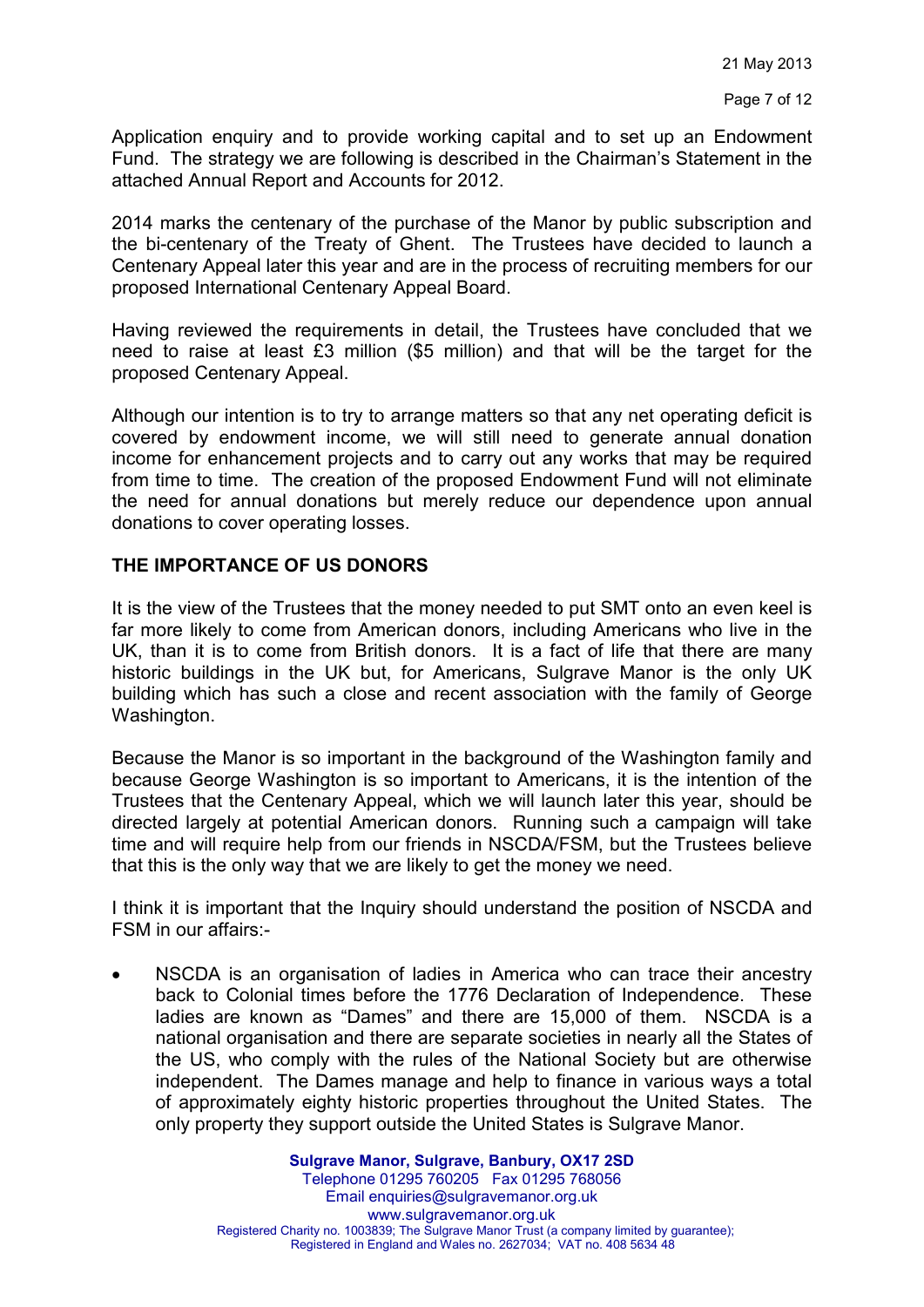• FSM is an American-registered charity set up by NSCDA as a means of raising money for The Sulgrave Manor Trust, a United Kingdom charity, in a manner which is tax efficient under US tax law.

NSCDA first became involved with Sulgrave Manor at the time that the Manor was purchased by public subscription in 1914 and has supported the Manor ever since. Amongst their many donations, they purchased the Wool House in 1960 and gave it to the Manor. I think it is fair to say that if it had not been for the support received from the Dames over the years, the Manor would not now exist.

There are two Dames on the SMT Board of Trustees – Mrs Laura Rutherford, who is our Vice Chairman, and Mrs Bess Fuchs, who is President of FSM.

The Dames' giving process revolves around a series of annual "solicitation letters" which are written by the champions of each of the 80 properties and are sent to all 15,000 Dames. The champion for Sulgrave Manor is the President of FSM. Whilst there are a number of Dames who are wealthy, the vast majority are not. Competition amongst the 80 properties for available funds is very fierce and FSM has to work especially hard to bring in money for SMT. In the last year or two, FSM has been very successful in its solicitation campaign and we have received donations, many of them very small, from over 1,800 of the 15,000 Dames. We understand that this may be the largest number of Dames to donate to any one property. In 2012 the Dames were able to remit \$155,000 to SMT, some of which was on account of 2013. This is an exceptionally high figure and the Trustees do not believe that we will be able to sustain this level of support from the Dames in future years.

It therefore follows that most of the money we need will therefore have to come from non-Dame American sources. SMT does not have the resources to mount a fundraising campaign in the US and will therefore have to rely significantly on help from the Dames in mounting the US campaign directed largely at non-Dames.

**Donors (Dames and non-Dames alike) are increasingly sophisticated in the policies they pursue and it is the belief of the Trustees that prospective donors will simply not understand how it is possible that such an important part of the heritage of the United States of America should be damaged completely unnecessarily by the building of an intrusive wind farm in the setting of the Manor.** 

Because of the importance of the Dames to the Manor, I felt it right that the Inquiry should be aware of the views of the Dames on the Broadview Wind Farm proposal. I therefore invited the Dames to write to the Inquiry and hope to be in a position to hand over their letters at a time which is nearer to the start of the Inquiry.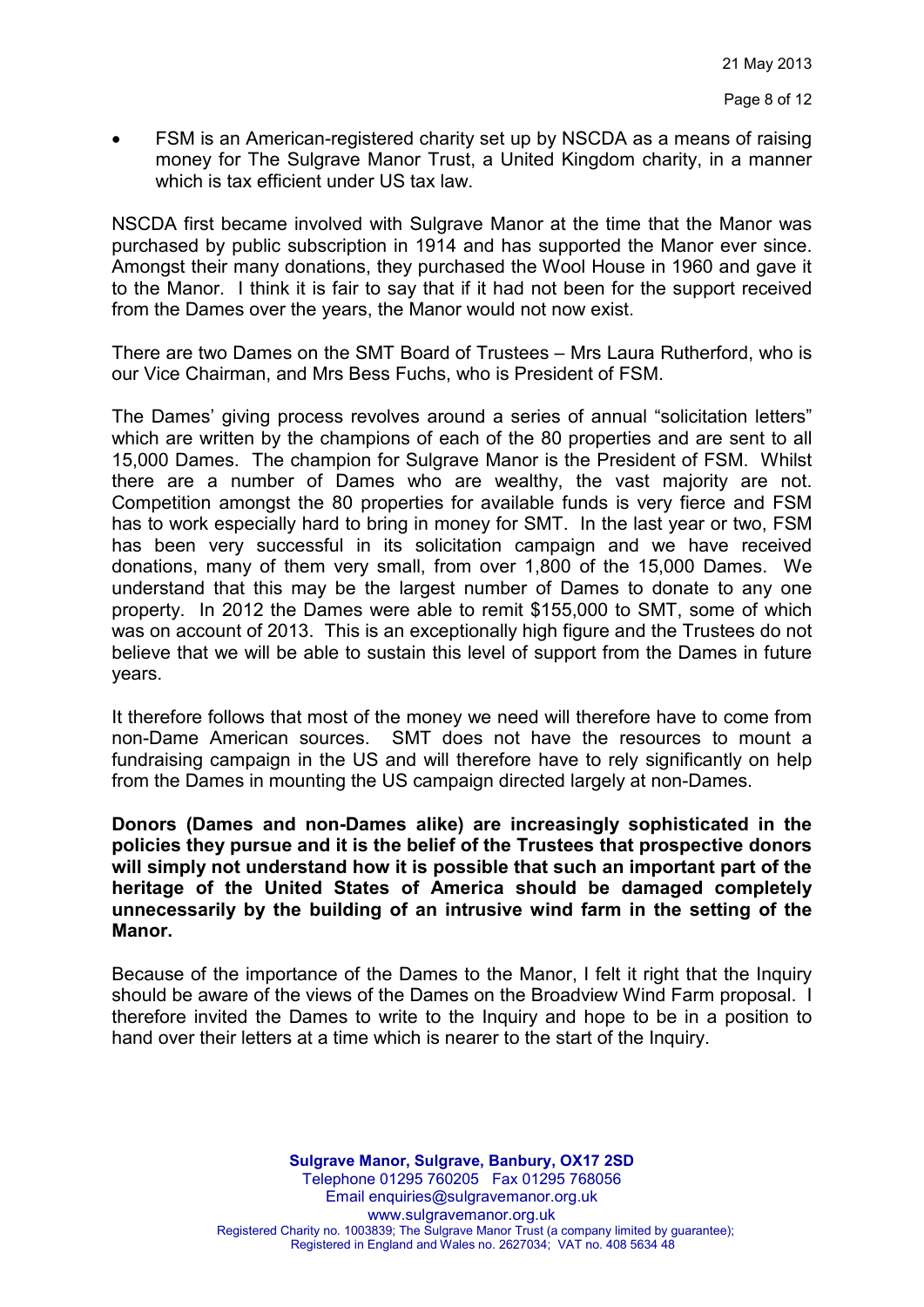Page 9 of 12

#### **THE IMPACT ON SULGRAVE MANOR OF THE BROADVIEW PROPOSAL**

At the First Inquiry, Broadview contended that the impact of the proposed turbines upon the Manor would be "minor and not significant", and produced two photo montages. The first featured extremely wide angle photographs taken from a point on a footpath leading from Sulgrave towards Weston, as follows:



The Manor can just be seen at the extreme right of the picture and one of the turbines towards the left. The picture was taken from the same level as the Manor in a location which, one would have to suggest, was not well chosen to illustrate the setting of the Manor in the conservation area and the local landscape. Had the photographer chosen a viewpoint to the north of the village and a little higher so as better to demonstrate the setting, the resulting photo montage would have been as shown below:



This photograph clearly illustrates the unspoilt landscape setting of the village and the Manor, which would be totally dominated by all five turbines appearing on the horizon. From whichever direction the visitor approached the village, the constantly moving blades of the turbines would be an irritating and incongruous element in an otherwise harmonious scene.

The Trustees are very concerned that the Broadview turbines would be highly visible from all three roads into Sulgrave, be it from the north along Weston Road, from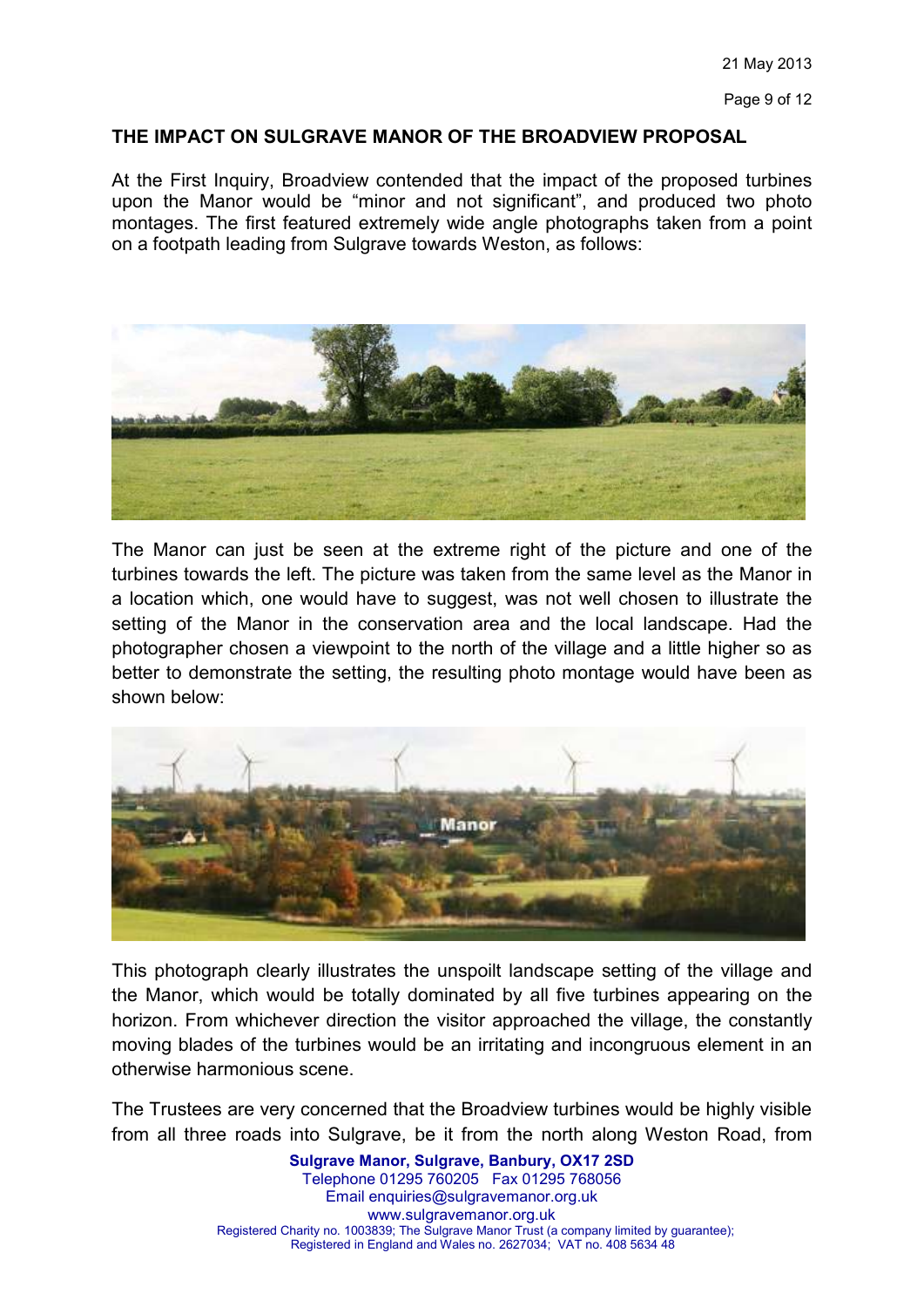Helmdon in the east or from the Magpie to the west. They would also be very visible from the road between the Welsh Lane and the Magpie. Our visitors will travel in and out of Sulgrave on these roads and their perception of the Manor will undoubtedly be adversely affected by seeing the five wind turbines dominating the skyline of the village.

The second photo montage submitted by Broadview with the planning application was produced from photographs taken in the sunken area outside the front door of the Manor as shown below:



Broadview contend that this single montage "*shows that views* (plural) *would be fully screened by a combination of vegetation and built features in the direction of the wind farm".* It is hard to see how a single example can be said to demonstrate that all views would be fully screened and it is only necessary to climb the steps to another part of the Blomfield Garden to gain a completely different impression, as shown below:

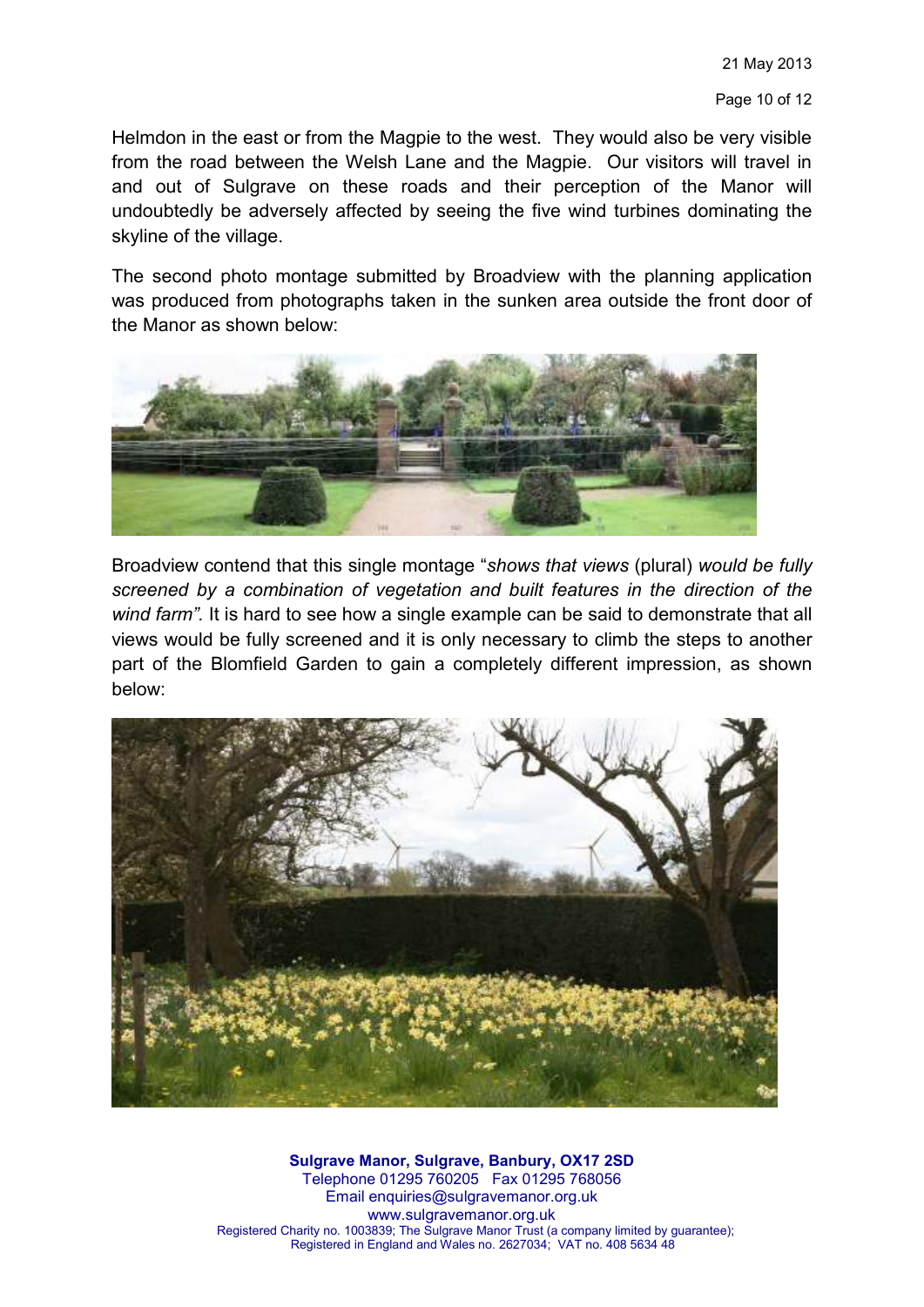This view will be seen from the path along which we normally take all our tour groups to get them into the Manor via the main entrance from the Bloomfield Garden.

In places it can be shown that four out of the five turbines would be seen at any one time, as here in the Tudor Village Vegetable Garden:



Despite the intervening vegetation, the sheer scale and the constantly irritating movement of the turbines is such that the frequent perception of one or more of them in the view would be a distraction to those enjoying the timeless historic nature of the Manor gardens and the adjoining land holding. The gap between Sulgrave House and the Woolhouse is our only distant view to the east or south-east of the Manor and it is therefore important to us. The Broadview turbines would damage that view, especially in winter.

The turbines will also be visible from the window of the Great Bedchamber, and, again, this will be most visible in the winter months.

The Manor is a key part of the Sulgrave Conservation Area, encompassing practically the whole of the village which, in turn, nestles harmoniously into its landscape setting and is inseparable from it. The enjoyment and appreciation of the Manor and the rest of the Conservation Area from many accessible and popular viewpoints is greatly enhanced by this landscape setting and we believe it should be preserved and enhanced in the same ways as the Manor and other buildings in the Conservation Area. For many of our visitors, the village and its unspoilt pastoral setting is as close as they may come to the historical environment in which many of their ancestors lived. Most of the surrounding fields were, in Tudor times, part of the Manor's estate and our visitors' attention is always drawn to the essential continuity of viewing today, as in Lawrence's time, sheep in those same fields.